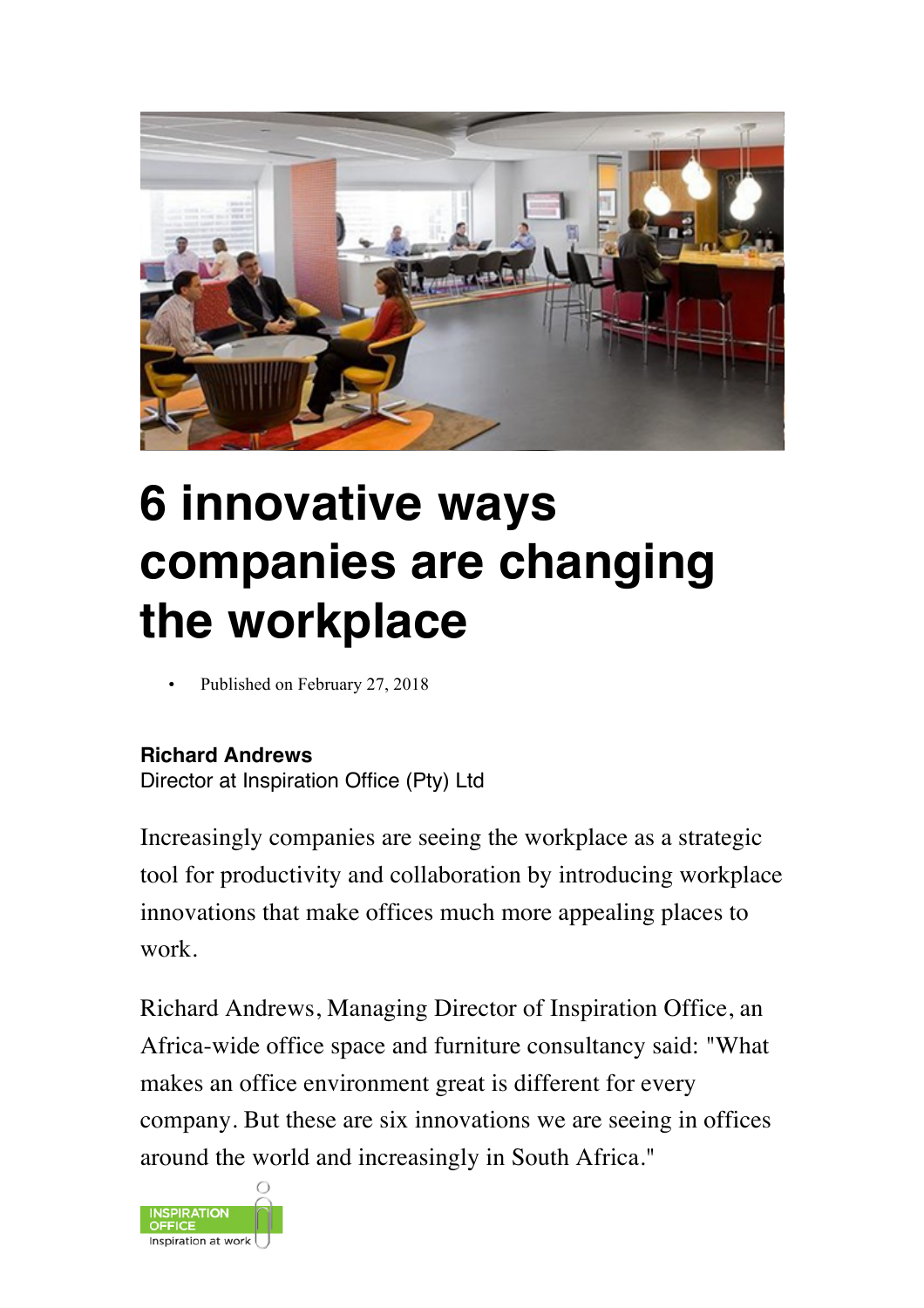#### **1) Overlap Zones**

"A way to encourage spontaneous collaboration among employees is designing space to allow for "overlap zones", which make it more likely employees will run into each other," said Andrews.

Research from the University of Michigan showed that when scientists worked in a space where they ran into one another they were more likely to collaborate. The data suggests that creating opportunities for unplanned interactions among employees both inside and outside the organisation actually improves performance.

Samsung built an office that includes large outdoor areas sandwiched between floors that encourages employees to hang out and mingle in shared spaces. Online clothing store Zappos purposefully planned to build a smaller office for the U.S. headquarters to increase the number of probable interactions per hour per acre.

#### **2) Configurable Desks**

Said Andrews: "We are seeing a greater demand for desks that fit together like puzzle pieces. They can be moved, reworked and reattached as employees see fit. It matches their immediate needs such as working solo for a collaborative project."

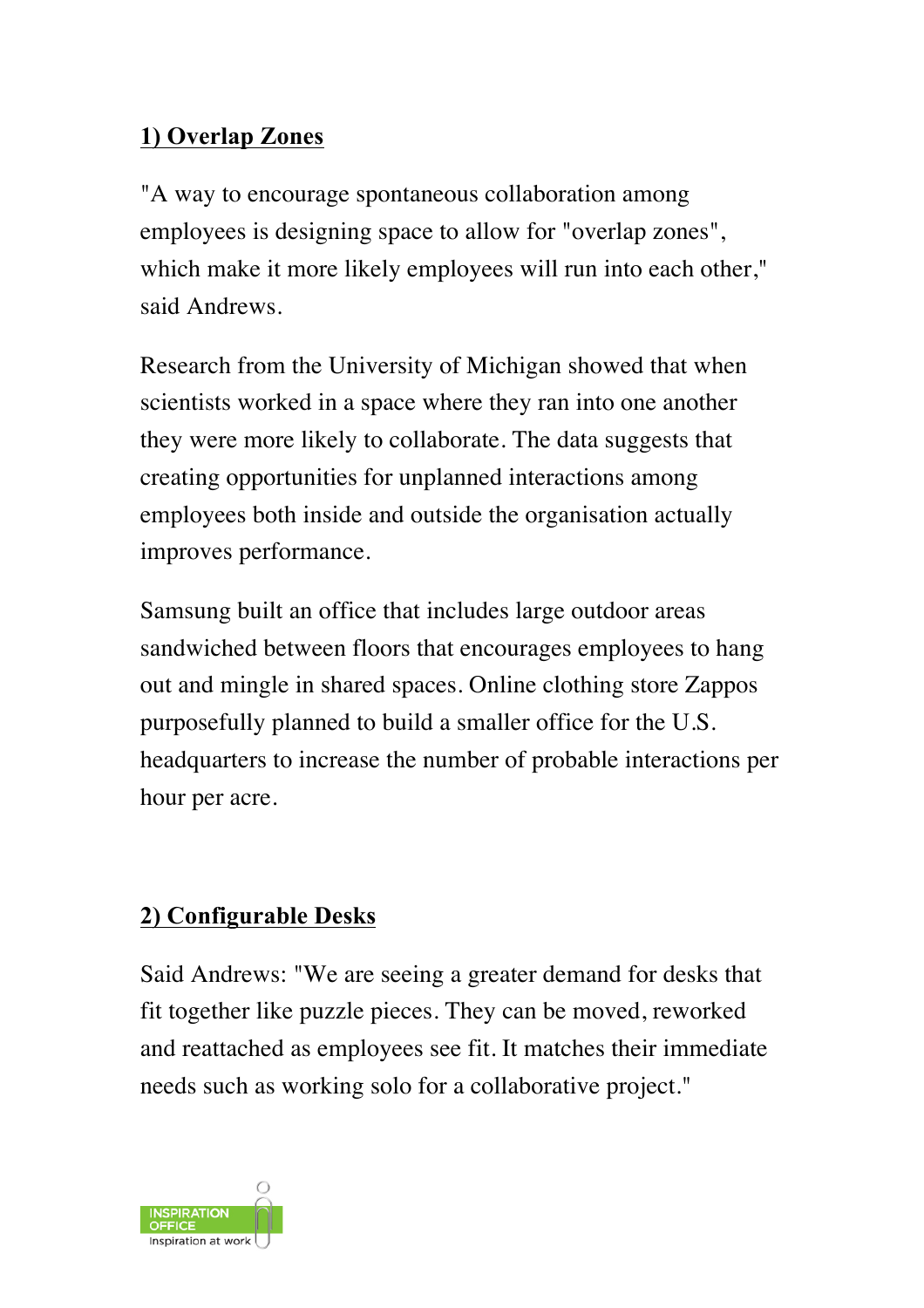Headphone company Skullcandy uses configurable desks at their office in Zurich.

#### **3) Music Rooms**

"One way to boost employee productivity at the office is to foster a positive company culture," Andrews noted.

It's not prevalent in South Africa yet but overseas music rooms are proving popular, as long as they are soundproofed! At LinkedIn's headquarters in Mountain View, California, employees can play in a room that's stocked with high-end music equipment like drums, guitars, keyboards, AV equipment, microphone stands and even stage lighting.

The program improves the company's marketability to potential employees, especially musicians, both as a specific perk and as a means to demonstrate the company is not like all the others.

### **4) A monitor revolution**

We could be entering a new age for office monitors in 2018. "The past year has seen many offices upgrade their screens to 32-inch or even bigger screens and the latest models feature almost border-less edges or even a curved display," Andrews noted.

Besides the significant productivity advantages, companies are also beginning to deeply consider how their technology impacts

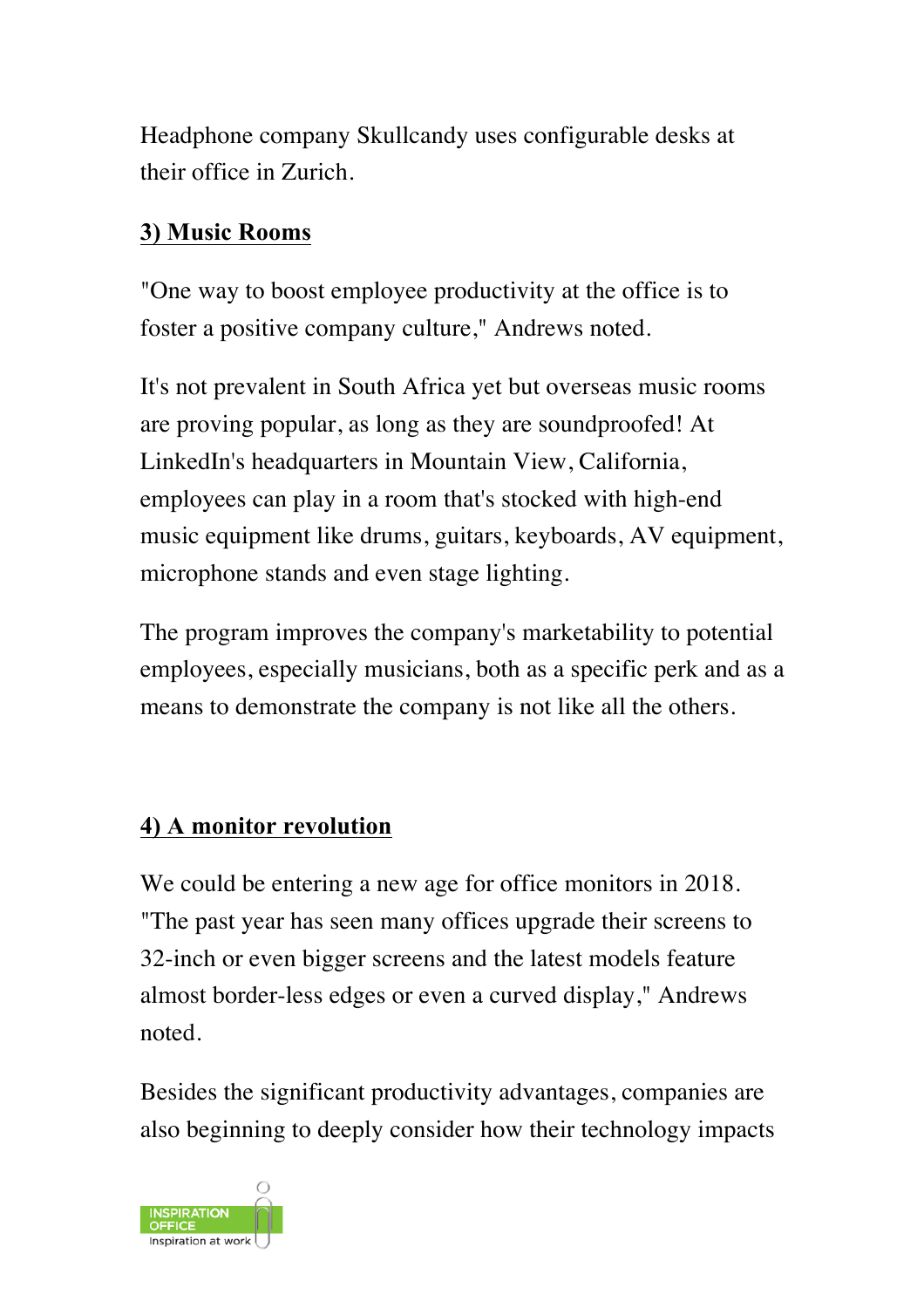on the look and feel of the workplace. Monitors and other technology have become more prominent, as more workplaces opt for sit-stand desks, the back of the screen and cables are more visible. These latest screens create a sleeker, modern look across the workplace, in turn, organisations are also choosing support tools with aesthetic appeal and that hides cables.

## **5) A Superdesk**

Designing an office around the "open office" concept is one thing. But what about creating a shared desk for your company's entire staff?

To represent their collaborative approach to work, marketing company the Barbarian Group built a 400 square meter desk that weaves through their office headquarters in New York City, which can sit up to 170 people at once.

"Of course this might not be practical for employees who want to work in a quieter space, but it does create a sense of oneness," said Andrews.

### **6) Plants & Greenery**

It isn't too hard to believe that spending time around nature and sunlight and fragrant greenery is good for you. But now, there's scientific research to back that claim. A 2014 study in Journal of Experimental Psychology by *Nieuwenhuis et al* showed that